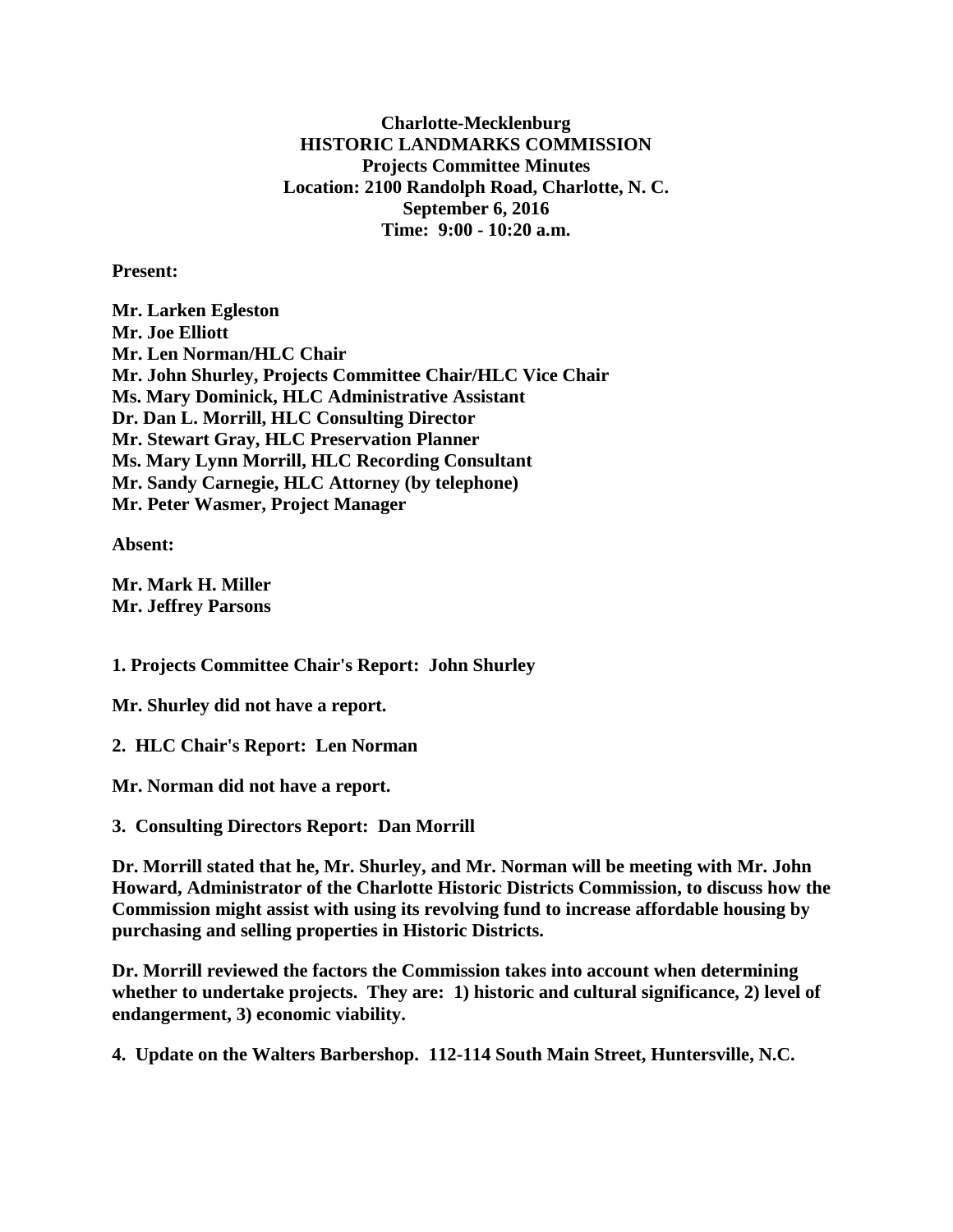**Dr. Morrill and HLC Attorney Carnegie reviewed the status of the property. The buyer is in a 60-day due diligence period and has deposited his earnest money.**

**5. Update on Charles E. Barnhardt House, 2733 County Club Lane, Charlotte, N.C.**

**MR. EGLESTON PRESENTED A MOTION SECONDED BY MR. NORMAN THAT THE COMMITTEE CONVENE IN CLOSED SESSION TO DISCUSS THE PROSPECTIVE PURCHASE OF THE CHARLES E. BARNHARDT HOUSE, 2733 COUNTY CLUB LANE, CHARLOTTE, N.C. THE COMMITTEE UNANIMOUSLY APPROVED THE MOTION.**

**MR. NORMAN PRESENTED A MOTION SECONDED BY MR. ELLIOTT THAT THE COMMITTEE RECONVENE IN OPEN SESSION.**

**Note: In Closed Session the Committee decided to schedule a meeting with the owner of the Charles E. Barnhardt House to discuss aspects of the contract.**

**6. Update on Streetcar 85.**

**Dr. Morrill reported that the Commission is obligated to pay for an electric generator and a cart to power Streetcar 85, which is now leased to the North Carolina Transportation Museum. The Museum has yet to provide specifications to the Commission for the equipment. Dr. Morrill also explained that the Lakewood Trolley Organization continues to pursue the establishment of a vintage trolley line along the Stewart Creek Greenway.**

**7. Update on the General Motors New Look Bus.**

**Dr. Morrill reported that the rebuilding of the engine has been completed but that estimates for the air conditioning are yet to be provided. Staff anticipates that it will need to ask the Commission to authorize the expenditure of additional money to pay for the air conditioning, because the amount authorized by the Commission for the bus is almost depleted.**

**8. Updates on the Phillips House and Morris Barn. 131 W. Charles St., Matthews, N.C.**

**Dr. Morrill explained that the Adams Group is no longer studying the property, because one of the principals wants to submit an offer to purchase the property when it becomes available. Staff has obtained the agreement of Brian Jenest to assist the Commission in soliciting community input into development options for the property.**

**9. Discussion of a Marketing Strategy for the Edward M. Rozzel Farm, 11647 Old Rozzelles Ferry Rd., Charlotte, N.C.**

**Staff reported that the Commission has closed on the 1.4 acres formerly owned by the F.A.A. Staff has been putting together development scenarios which will not require a rezoning. Staff stated that it was recommending that a marketing package be developed to present to prospective buyers that would adhere to R.F.P. guidelines of the County but would not constitute a formal R.F.P.**